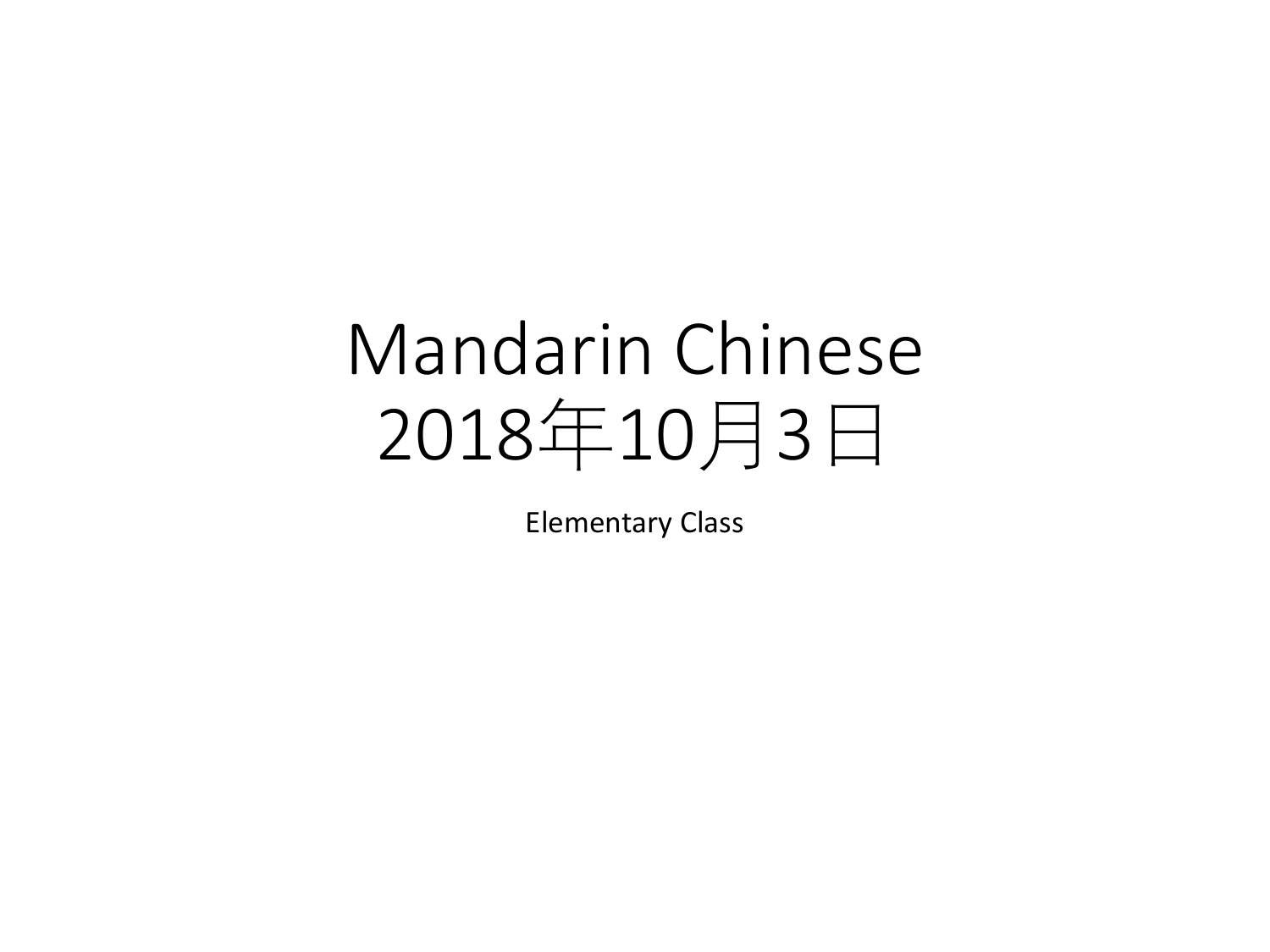## Question word revision

Keep asking yourself how you express the following questions in Chinsese. I've added in the English to help you interpret the pictures.

You can practise these terms with [the Quizlet.](https://quizlet.com/320319148/flashcards) I've now changed the audio settings so that the Chinese sounds right.



| How?         | Who? |
|--------------|------|
| ō            |      |
| $\mathbf{0}$ |      |
|              |      |
|              |      |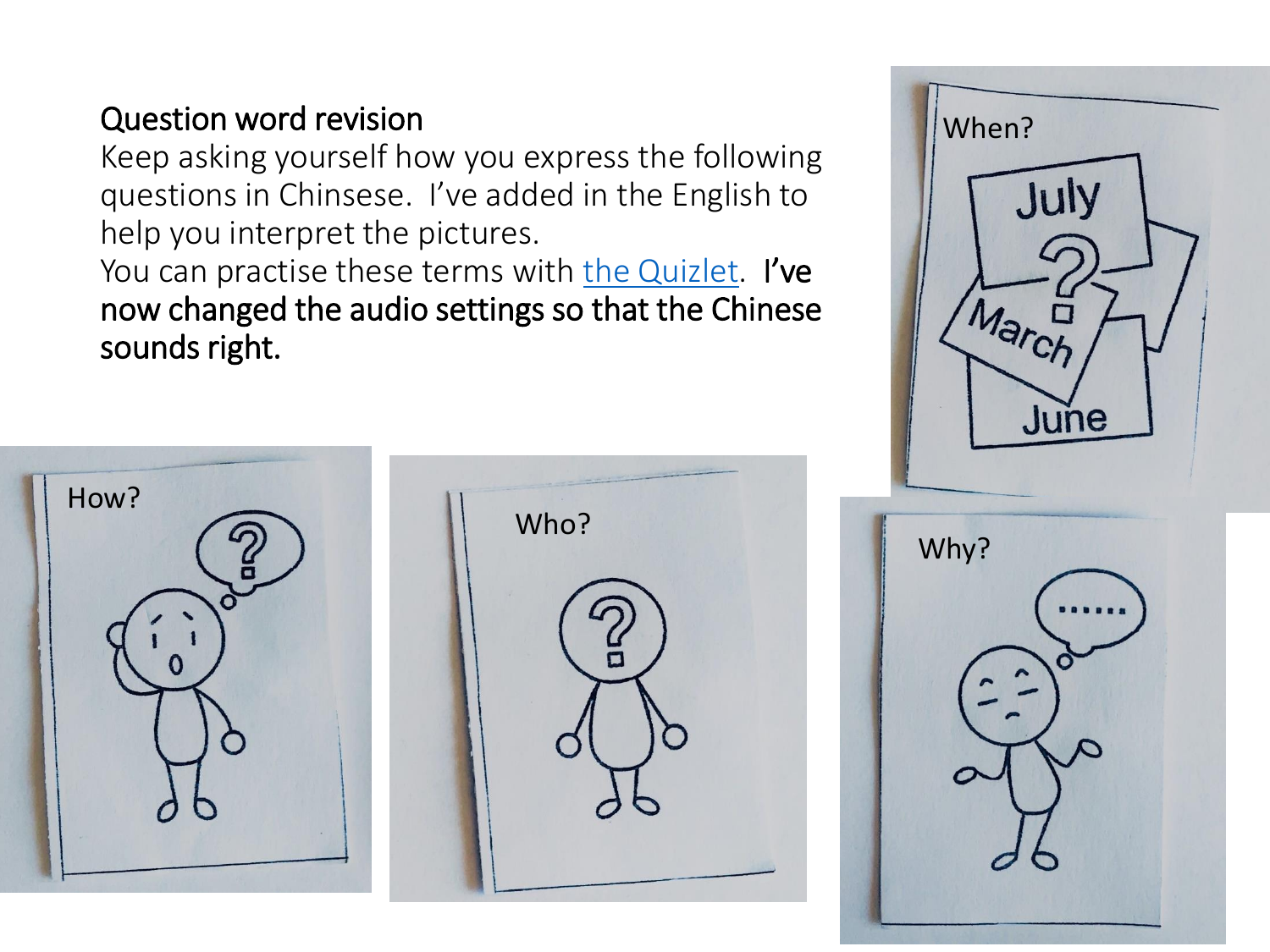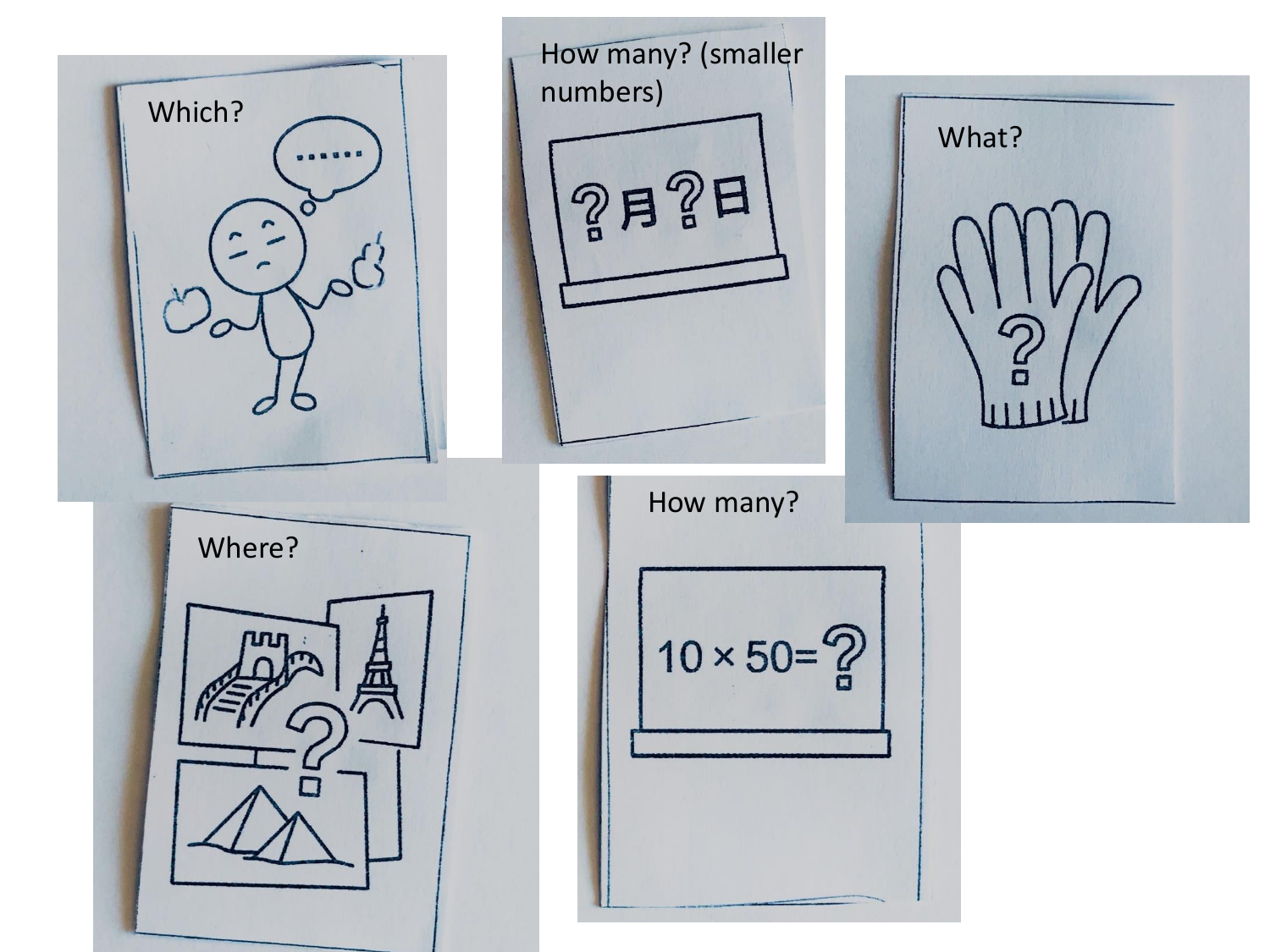小测试

- 1. They
- 2. 姐姐
- 3. 谢谢
- 4. 你们
- 5. Many
- 6. 学生
- 7. To attend (school)
- 8. 大
- 9. Small
- 10.岁
- 11.Younger brother

Here's the 'test' we did in class. Try to do it again, and use a dictionary to check.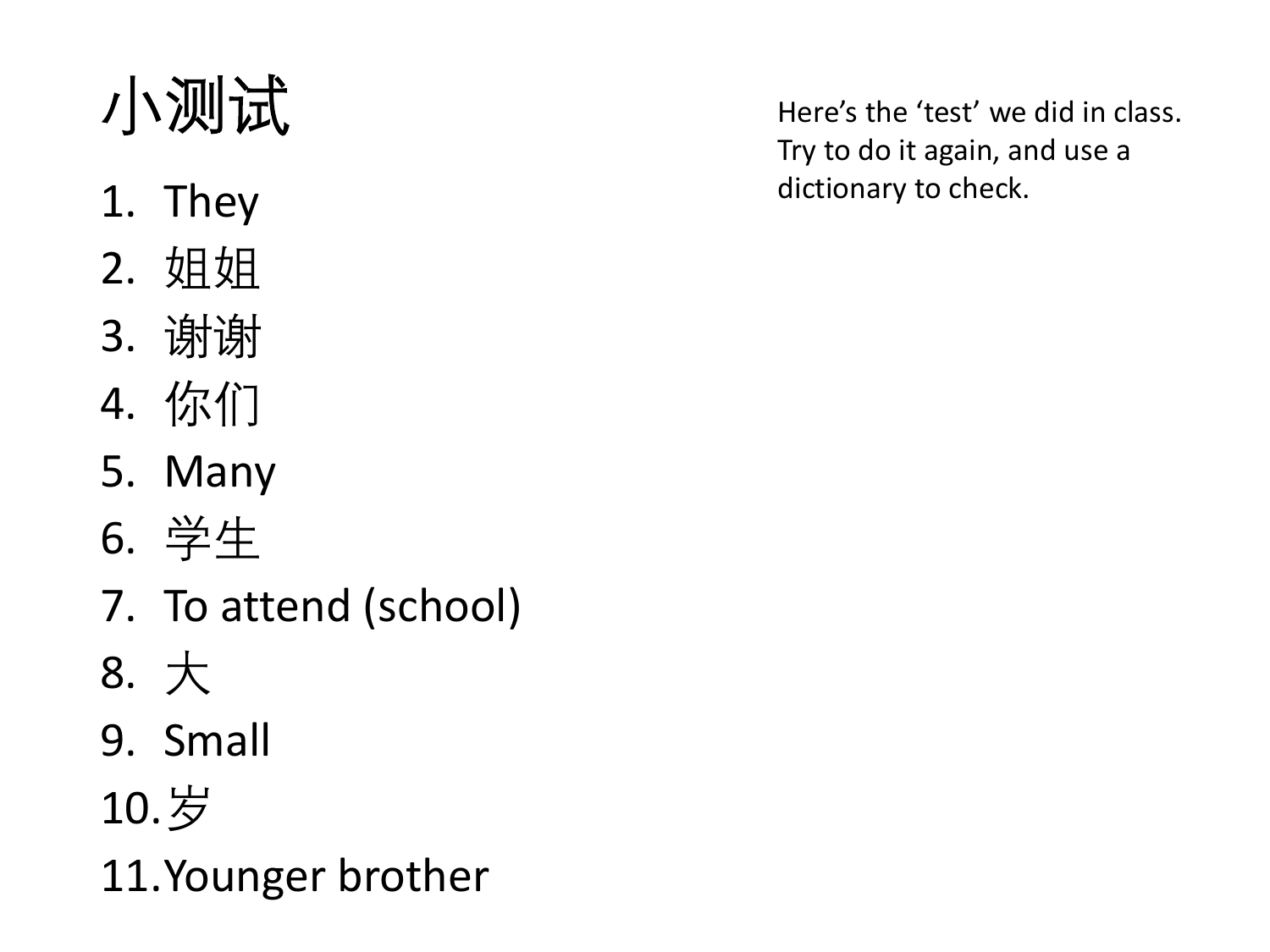## Enquire about … Use: 怎么样?

- Beijing
- My mum
- This book
- Japan
- Tomorrow
- His teacher
- Studying Chinese
- That university
- Your mobile phone
- The weather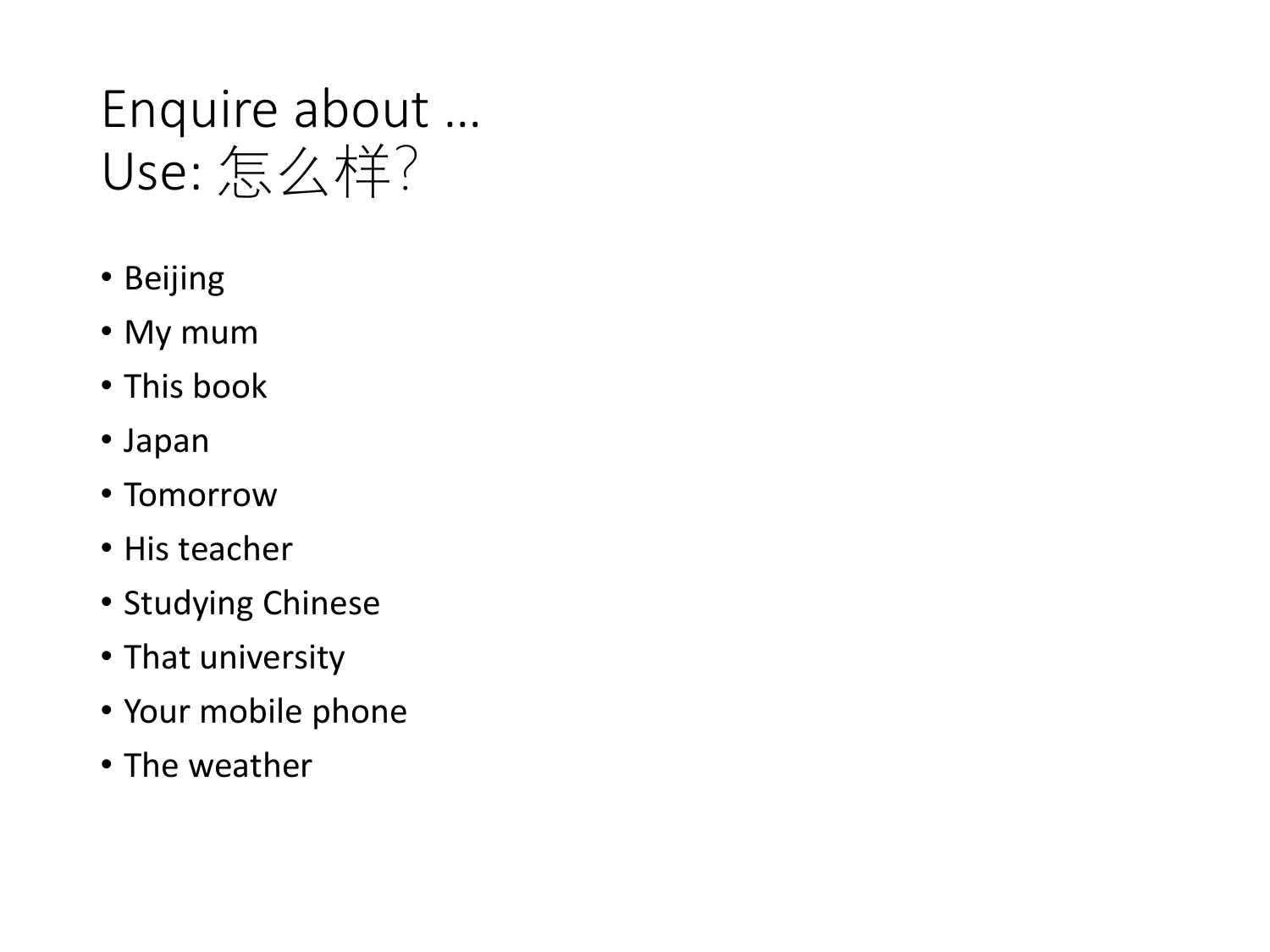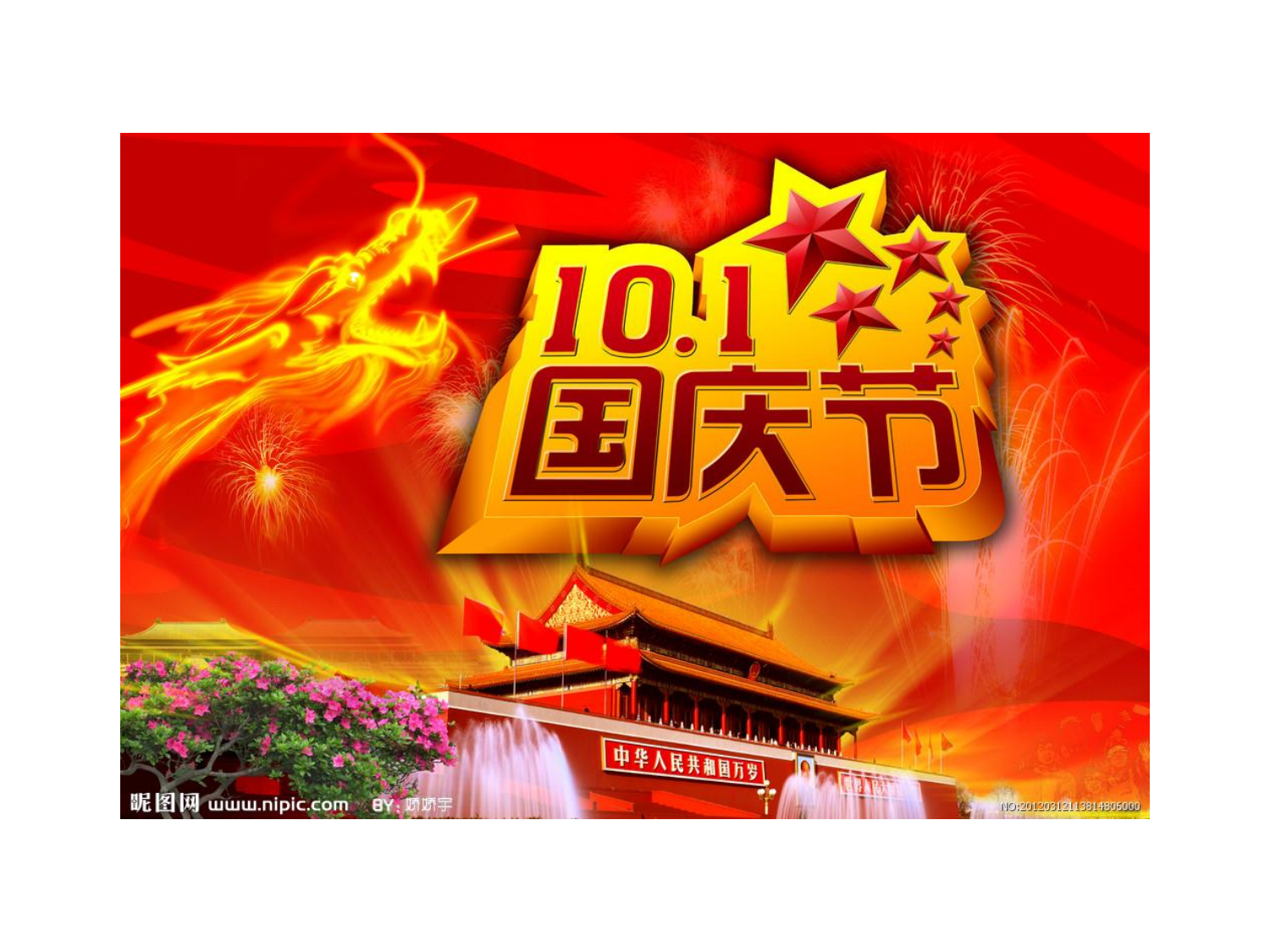The 10<sup>th</sup> October is Chinese National Day: 国庆节

It's usually the second longest public holiday in China and many people use the time to travel and/or to visit friends. This period is called 'Golden Week'.

The following extract wasn't written for learners of Chinese – but have a look at the sections in bold and practise reading them and trying to make sense of them. In theory, you should only need a dictionary for 2 or 3 characters …